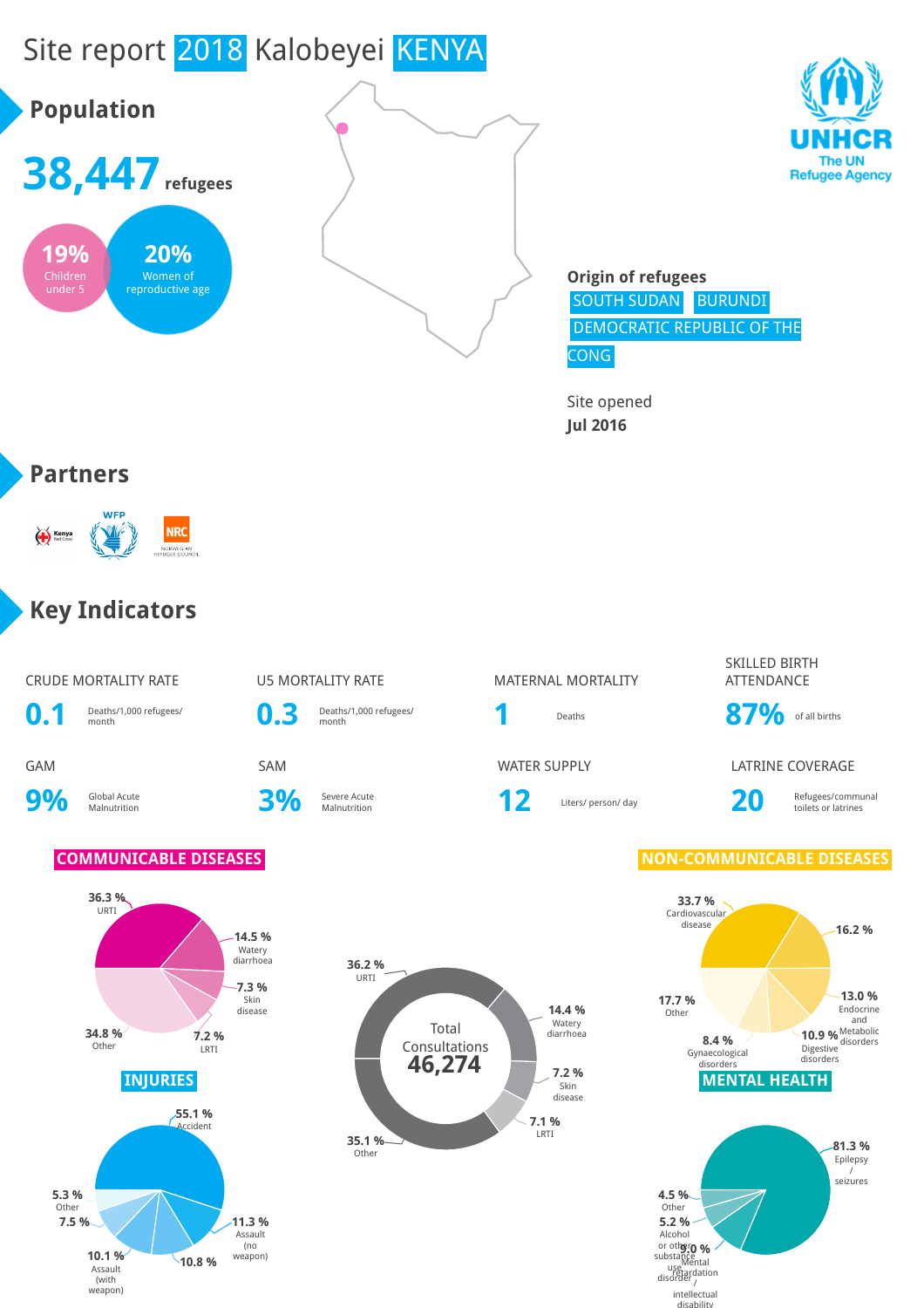# **Public Health**

| <b>HEALTH STAFFING</b>                                      | <b>INDICATOR</b> | <b>STANDARD</b> |                       | <b>MORBIDITY</b>                                 | <b>INDICATOR</b> | <b>STANDARD</b> |   |   |
|-------------------------------------------------------------|------------------|-----------------|-----------------------|--------------------------------------------------|------------------|-----------------|---|---|
| Number of medical doctors                                   |                  | 1: 50,000       | ▲                     | Incidence of malaria among children under<br>5   | $\overline{2}$   |                 |   |   |
| Number of qualified nurses                                  | $\overline{7}$   | 1:10,000        | ◙                     | Incidence of watery diarrhoea among              | 49               |                 |   |   |
| Number of community health workers                          | 35               | 1: 1,000        | ▲                     | children under 5                                 |                  |                 |   |   |
| <b>ACCESS AND UTILIZATION</b>                               | <b>INDICATOR</b> | <b>STANDARD</b> |                       | Incidence of pneumonia among children<br>under 5 | 19               |                 |   |   |
| Consultations per trained clinician per day                 | 102              | < 50            | ☺                     | Incidence of pneumonia among over 5              | 7                |                 |   |   |
| Health utilisation rate (new visits / refugee /             | 1.1              | $1 - 4$         | Ø                     | Tuberculosis success rate                        | 100%             | < 90%           | ◙ |   |
| year)<br>Proportion of host population consultations        | 6%               |                 |                       | Were any MDR/X-TB cases diagnosed among<br>PoCs? | Yes              | <b>No</b>       | ☺ |   |
| <b>MORTALITY</b>                                            | <b>INDICATOR</b> | <b>STANDARD</b> |                       | <b>VACCINATION</b>                               | <b>INDICATOR</b> | <b>STANDARD</b> |   |   |
| <b>Crude Mortality Rate</b><br>(CMR) (/1000/month)          | 0.1              | < 0.75          | $\bullet$             | Full vaccination coverage                        | 19%              | < 95%           |   | € |
| <b>Under-five Mortality Rate</b><br>(U5MR) (/1000/month)    | 0.3              | < 1.5           | Ø                     | Measles vaccination coverage                     | 100%             | < 95%           |   | Ø |
| <b>Infant Mortality Rate</b><br>(IMR) (/1000 livebirths)    | 48.7             | < 30            | Ø                     | Source of vaccination data                       | survey           |                 |   |   |
| <b>Neonatal Mortality Rate</b><br>(NNMR) (/1000 livebirths) | 29               | < 20            | $\boldsymbol{\Omega}$ | <b>IN-PATIENT DEPARTMENT (IPD)</b>               | <b>INDICATOR</b> | <b>STANDARD</b> |   |   |
| <b>OUTBREAK ALERT AND RESPONSE</b>                          | <b>INDICATOR</b> | <b>STANDARD</b> |                       | Average length of stay (days)                    | 1.6              |                 |   |   |
| Proportion of outbreaks investigated within 48<br>hours     | 100%             | 100%            | Ø                     | Case fatality rate                               | 0.0              |                 |   |   |
| Number of outbreaks reported                                |                  |                 |                       | Hospitalisation rate                             | 6.2              | $50 - 150$      |   | Ø |

# **Reproductive Health**

| <b>ANTENATAL CARE</b>                                                                     | <b>INDICATOR</b> | <b>STANDARD</b> |        | <b>FAMILY PLANNING</b>                                                      | <b>INDICATOR</b> | <b>STANDARD</b> |                       |
|-------------------------------------------------------------------------------------------|------------------|-----------------|--------|-----------------------------------------------------------------------------|------------------|-----------------|-----------------------|
| Antenatal care coverage                                                                   | 69%              | > 90%           | Ω      | Contraceptive prevalence rate                                               | 9%               | $\geq 30\%$     | $\boldsymbol{\omega}$ |
| Coverage of antenatal tetanus vaccination                                                 | 72%              | >95%            | А      | Source of contraceptive prevalence data                                     | <b>HIS</b>       |                 |                       |
| <b>DELIVERY CARE</b>                                                                      | <b>INDICATOR</b> | <b>STANDARD</b> |        | SEXUAL AND GENDER-BASED VIOLENCE (SGBV)                                     | <b>INDICATOR</b> | <b>STANDARD</b> |                       |
| Proportion of births attended by skilled<br>personnel                                     | 87%              | $\geq 90\%$     |        | Total number of reported rapes                                              | 10               |                 |                       |
| Proportion of births conducted by caesarean<br>section                                    | 0%               | $5 - 15%$       | Ø      | Proportion of eligible rape survivors provided<br>with PEP within 72 hours  | 63%              | 100%            | Ø                     |
| Proportion of newborn infants with low birth<br>weight (<2500 gs) (weighed within 72 hrs) | 6%               | < 15%           | $\sim$ | Proportion of eligible rape survivors provided<br>with ECP within 120 hours | 25%              | 100%            | ☎                     |
| Proportion of teenage pregnancies                                                         | 4%               |                 |        | SEXUALLY TRANSMITTED INFECTIONS (STIS)                                      | <b>INDICATOR</b> | <b>STANDARD</b> |                       |
| Still birth rate (/ 1000 total births / month)                                            |                  |                 |        | Number of genital ulcer diseases                                            | 4                |                 |                       |
| Number of maternal deaths                                                                 |                  |                 |        | Number of Pelvic Inflammatory diseases                                      |                  |                 |                       |
| Proportion of maternal deaths investigated<br>within 48 hours                             | 100%             | 100%            |        |                                                                             |                  |                 |                       |